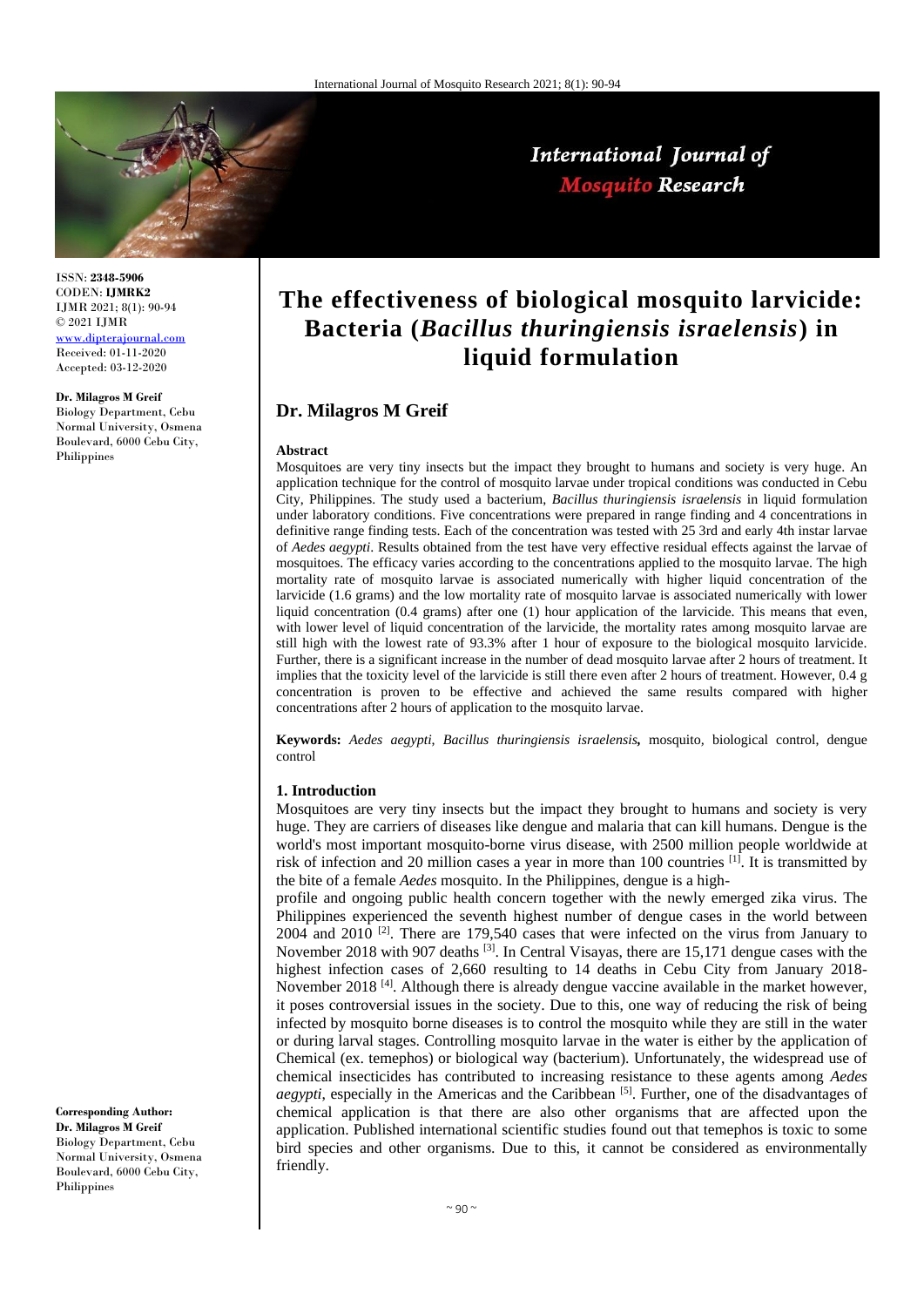A very promising and really environmentally friendly tool to fight against dengue, which is used internationally and highly recommended by World Health Organization (WHO), is the bacterium *Bacillus thuringiensis israelensis* (B.t.i.). This bacterium is proven to be only toxic to the target enemies, namely: larvae of mosquitoes, black flies and midges (responsible for human diseases) based on international scientific researches and publications. The study evaluates the effectiveness of biological mosquito larvicide *Bacillus thuringiensis israelensis* in liquid formulation as formulated by the author and registered by Cebu Normal University as utility model by the Bureau of Patents, Philippines. Specifically it aims to determine: the mortality rate of mosquito larvae by the application of four concentrations of the larvicide in liquid formulation and; the efficacy of the larvicide after 24 hour of treatment to the mosquito larvae.

#### **2. Materials & Methods**

### **2.1 Mosquito Larvae Collection**

Mosquito larvae were collected from clean & stagnant mosquito breeding sites using a water dipper. The collected larvae were kept in half closed jar bottles & transported to the Biology Laboratory, Cebu Normal University. In the laboratory, the mosquito larvae samples were poured into the plastic basin. The larvae in the basin were sorted according to the ages and only the 3rd & early 4th instar larvae of *Aedes mosquito* were used for the experiment.

## **2.2 Range Finding Test of Utility Model Patent (Assessment of the potency and the minimum effective dosage in the laboratory)**

The prototype of the products was provided by the researcher which is the maker of the utility model. The utility model on the process of producing mosquito larvae control comprising the steps of:

The utility model on the process and composition of producing mosquito larvicide in liquid formulation consist of the following process:

- a. mixing 5 gram of *Bacillus thuringiensis israelensis* with 1 liter of alkaline water in a mixing vessel;
- b. putting 5 gram of fish powder in a container;
- c. pouring the mixture of *Bacillus thuringiensis israelensis*  and alkaline water in the container containing the fish powder; and

d. stirring thoroughly until the mixture will be properly mixed.

Samples of mosquito larvae were collected in Cebu City. Twenty five mosquito larvae samples were used per concentration and per concentration had triplicates. There were 5 concentrations of the product that were tested under laboratory conditions on the mosquito larvae, namely: 2 g, 4 g, 6 g, 8 g and 10 g. Twenty five 3rd & early 4th instar larvae of *Aedes aegypti* (Linn.) in 2 ml of water were added to plastic disposable cups filled with

148 ml of distilled water. Mortality readings of larvae were taken in five readings after the application of the larvicide (after 1 hr, 2,4,8,  $\&$  24 hrs). If the desired mortality rate (100%) was not attained, another batch of mosquito larvae was released to higher concentration until a 100% mortality rate of the larvae was achieved.

#### **2.3 Definitive** *Test of Utility Model Patent*

Four different concentrations based on the results from range finding test were tested namely: 0.4g, 0.8g, 1.2g, & 1.6g in triplicates. The same procedure in the range finding test was applied for the application of the different concentrations.

#### **2.4 Data Analysis**

Data collected on mortality rate difference of mosquito larvae among the four concentrations were calculated using ANOVA.

#### **3. Results and Discussion**

3.1 Range Finding Test of Utility Model Patent (Assessment of the potency and the minimum effective dosage in the laboratory)

Results showed that after 1 hr of the application of the product, average mortality rates of 84%, 88%, 88%, 88%, & 92% in 2g, 4g, 6g, 8g, & 10g were attained, respectively. Further, after 2 hr of the application of the product, 100% mortality rate of mosquito larvae was achieved in 5 concentrations. Based on the results, 2 g concentration was selected to be used for definitive test considering that after 2 hr of the product application, the lowest concentration  $(2g)$ was able to attain a 100% mortality rate of mosquito larvae. Figure 1 showed the results of the Range Finding Test.



**Fig 1:** Percentage Mortality Rate of Mosquito Larvae in Liquid Range Finding Test.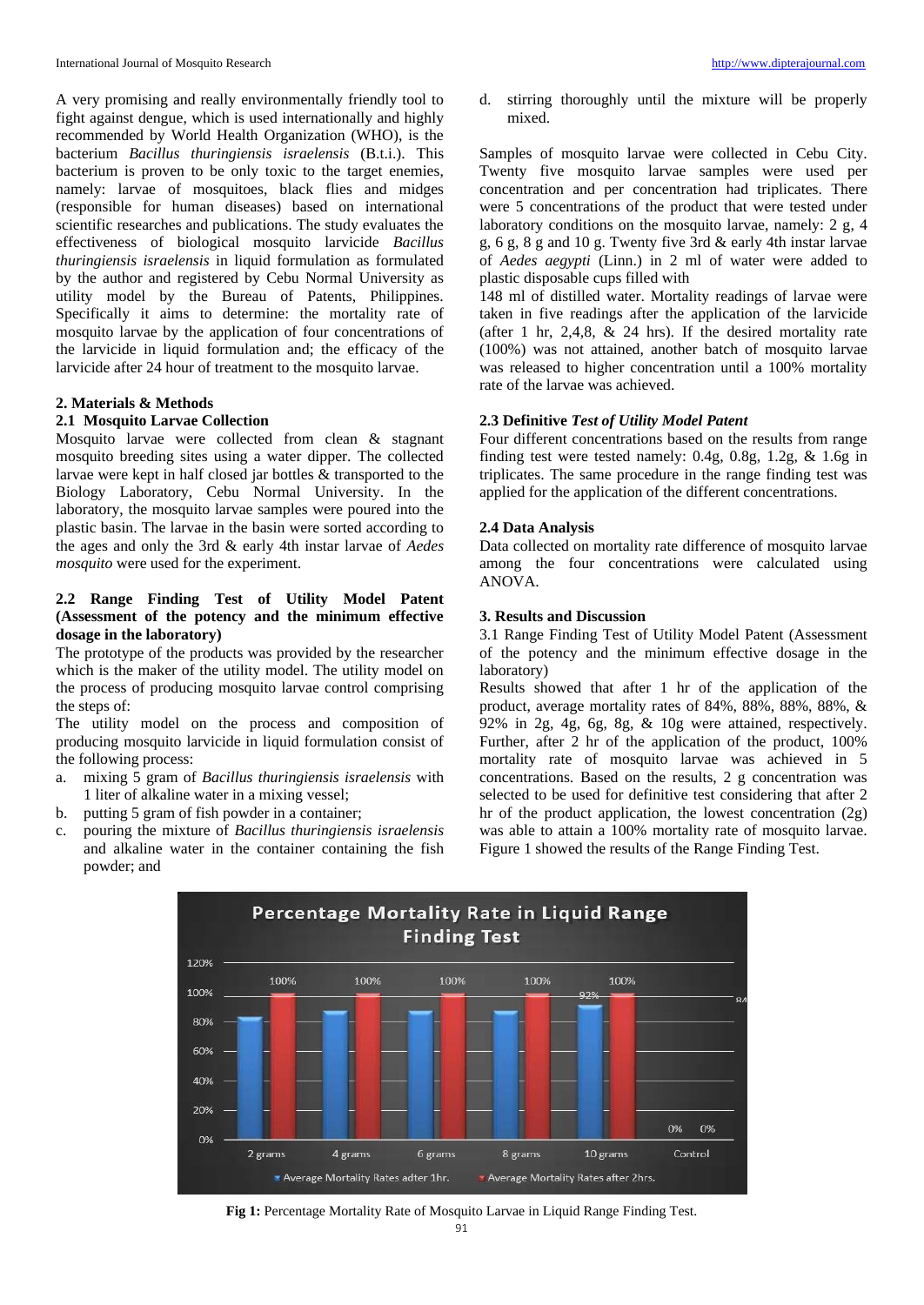#### **3.2. Definitive Test of Utility Model Patent**

The product showed a very promising result as shown in Figure 2. After 1 hr of product application, 92%, 96%, 96%,  $& 100\%$  mortality rates of mosquito larvae in 0.4g, 0.8g, 1.2g,



attained.

**Fig 2:** Percentage Mortality Rate of Mosquito Larvae in Liquid Definitive Test

The descriptive statistics associated with the mortality rate of mosquito larvae after the application of four different liquid concentrations of biological mosquito larvicide are reported in Table 1 below. It can be seen that high mortality rate of mosquito larvae  $(M = 25.0, SD = 0.00)$  is associated numerically with higher liquid concentration of the larvicide  $(1.6 \text{ grams})$  and the low mortality rate of mosquito larvae (M= 23.3, SD= 0.58) is associated numerically with lower liquid concentration (0.4 grams) after one (1) hour application of the larvicide.

& 1.6g concentration were attained, respectively. Further after 2 hrs. of product application, mortality rate of 100% was

**Table 1:** Descriptive Statistics of Mortality Rates of Mosquito Larvae Across Four Different Liquid Concentrations of Biological Mosquito Larvicide

| Liquid oncentration | M    | <b>SD</b> | <b>Mean Mortality Percentage</b> | Levene's         | P - value |
|---------------------|------|-----------|----------------------------------|------------------|-----------|
| $0.4 \text{ grams}$ | 23 3 | 0.58      | 93.3%                            |                  |           |
| $0.8$ grams         | 24.0 | 00.1      | 96.0%                            | $F(3,8) = 2.303$ | .154      |
| 1.2 grams           | 24.3 | 0.58      | 97.3%                            |                  |           |
|                     | ንና በ | 0.00      | 100 %                            |                  |           |

Prior to conducting the ANOVA analysis, the assumption of normality was evaluated and determined to be satisfied as the group's distributions were associated with skewness and

kurtosis less than  $||$  and  $||$ , respectively <sup>[6]</sup>. Moreover, the assumption of homogeneity of

variances was tested and satisfied based on Levene's F-test,  $F(3,8) = 2.303, p = .154.$ 

In order to test the hypothesis that the level of liquid concentration of biological mosquito larvicide had an effect on mortality rate of mosquito larvae, one-way betweensubjects ANOVA was performed as displayed in Table 2. The independent between-groups ANOVA

yield a statistically non-significant effect,  $F(3, 8) = 3.467$ ,  $p =$ .071,Thus, the null hypothesis of no differences in the mean mortality rates of mosquito larvae when exposed to different liquid concentrations of larvicide was not rejected. This means that even, with lower level of liquid concentration of the larvicide, the mortality rates among mosquito larvae are still high with the lowest rate of 93.3% after 1 hour of exposure to the biological mosquito larvicide. However, a moderate 56.5% variance in the mortality rates of mosquito larvae was accounted for by the liquid concentration of the larvicide as indicated by its effect size.

**Table 2:** ANOVA Summary Table of Different Levels of Larvicide Concentration in the Mortality Rates of Mosquito Larvae

| <b>Sources of Variation</b> | <b>Sum of Squares</b> | df | <b>Mean Square</b> | $F$ - value | <i>P</i> - value |
|-----------------------------|-----------------------|----|--------------------|-------------|------------------|
| <b>Between Groups</b>       | 4.333                 |    | .444               |             |                  |
| Within Groups               | 3.333                 |    | 0.417              | 3.467       |                  |
| $\tau$ otal                 | 7.667                 |    |                    |             |                  |

Furthermore, another one-way between-subject ANOVA was performed after 2 hours of larvicide application to the mosquito larvae as displayed in Table 3. The independent between-groups ANOVA yield a statistically non-significant effect,  $F(3, 8) = 1.000, p =$ 

.441, thus, the null hypothesis of no differences in the mean

mortality rates of mosquito larvae after 2 hours exposure to different liquid concentrations of larvicide was not rejected. This means that even, with lower level of liquid concentration of the larvicide, the mortality rates among mosquito larvae are still high with the lowest rate of 98.7% to the highest rate of 100% after 2 hours of exposure to the biological mosquito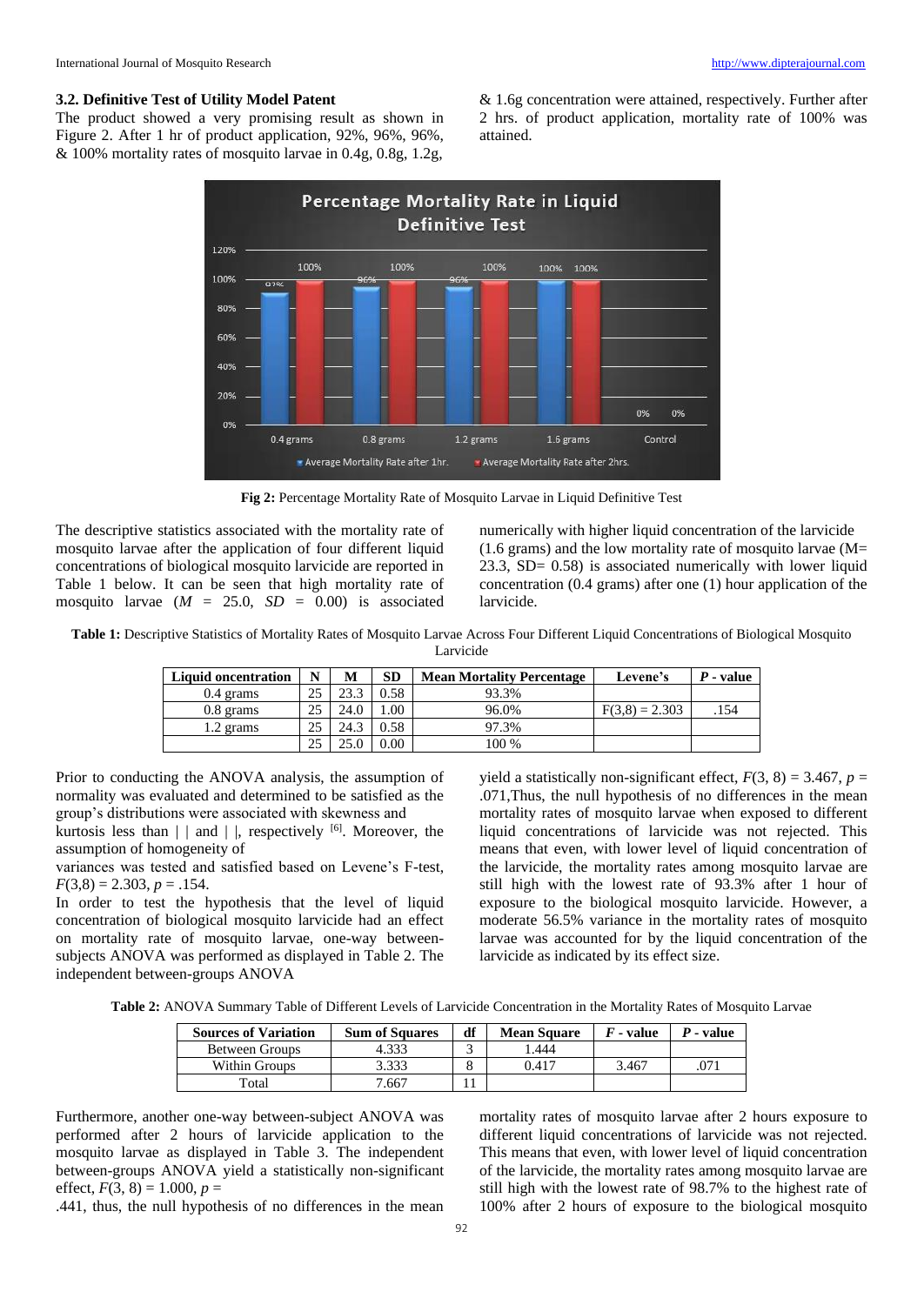larvicide. However, a noticeable 27.3% variance in the mortality rates of mosquito larvae was accounted for by the liquid concentration of the larvicide as indicated by its effect size.

**Table 3:** ANOVA Summary Table of Different Levels of Larvicide Concentration in the Mortality Rates of Mosquito Larvae after 2 Hours

| <b>Sources of Variation</b> | <b>Sum of Squares</b> | df | <b>Mean Square</b> | $F$ - value | $P$ - value |
|-----------------------------|-----------------------|----|--------------------|-------------|-------------|
| <b>Between Groups</b>       | 0.250                 |    | 0.083              |             |             |
| Within Groups               | 9.667                 |    | 0.083              | 000.        | .441        |
| Total                       | ገ 917                 |    |                    |             |             |

In order to test the hypothesis that the mortality rates of mosquito larvae is different in different time intervals after larvicide treatment, a paired *t*-test was conducted as displayed in Table 4 below. An alpha level of 0.05 was still utilized in this analysis. Descriptive statistics show that there were no violations of normality and homogeneity of variances in the data gathered. A statistically significant difference was evident in the mortality rates of mosquito larvae between 1

hour ( $M = 96.7\%$ ,  $SD = 3.3\%$ ) and 2 hours after ( $M = 99.7\%$ , *SD* = 1.2%) larvicide treatment,  $t(11) = 3.45$ ,  $p = .003$ . This simply means that there is a significant increase in the number of dead mosquito larvae after 2 hours of treatment. It implies that the toxicity level of the larvicide is still there even after 2 hours of treatment. A very large effect size was noted in this study,  $d = 0.995$ .

**Table 4:** Differences in the Mortality Rates of Mosquito Larvae Between 1 hour and 2 hours after Treatment of larvicide

| No. of hours After Treatment |  | M          | <b>SD</b> | Mean Percentage Difference $\mid t$ - value $\mid P$ - value |      |     |
|------------------------------|--|------------|-----------|--------------------------------------------------------------|------|-----|
| After 1 hour                 |  | 96.7% 3.3% |           |                                                              |      |     |
| After 2 hours                |  | 99.7%      | $.2\%$    | 3.0%                                                         | 3.45 | 003 |

The results obtained from the test have very effective residual effects against the larvae of mosquitoes. The efficacy varies according to the concentrations applied to the mosquito larvae. It can be seen in the results that high mortality rate of mosquito larvae is associated numerically with higher liquid concentration of the larvicide (1.6 grams) and the low mortality rate of mosquito larvae is associated numerically with lower liquid concentration (0.4 grams) after one (1) hour application of the larvicide.

This means that even, with lower level of liquid concentration of the larvicide, the mortality rates among mosquito larvae are still high with the lowest rate of 93.3% after 1 hour of exposure to the biological mosquito larvicide. Further, there is a significant increase in the number of dead mosquito larvae after 2 hours of treatment. It implies that the toxicity level of the larvicide is still there even after 2 hours of treatment. However, 0.4 g concentration is proven to be effective and achieved the same results compared with higher concentrations after 2 hours of application to the mosquito larvae.

The larvicidal efficacy is due to the parasporal crystal of B.t.i. that composed of four major proteins namely: 27, 65, 128 and 135 kDa  $^{[7]}$ . The high efficacy that Bti showed in laboratory and field trials during the early 1980s led rapidly to its development as a commercial bacterial larvicide for control of mosquito and blackfly larvae [8, 9].

Laboratory studies suggest that B.t.i. did not show any resistance to mosquito larvae due primarily to the presence of Cyt1A in the parasporal body  $[10, 11]$ . Cyt1A's capacity to synergize endotoxin proteins, including the *B. sphaericus* Bin toxin against resistant and non-sensitive mosquitoes [12].

### **4. Conclusion**

The product used in the study that is registered by Cebu Normal University as utility model by the Bureau of Patents is a very promising tool to combat the problem of *Aedes*  mosquitoes which are the carrier of dengue and other viruses.

## **5. Acknowledgements**

The author wishes to thank Mrs. Estrellita Capulan, biology

laboratory custodian for the assistance in the collection of mosquito larvae samples. This research work was partially funded by Cebu Normal University.

## **6. References**

- 1. World Health Organization. 2017. www.who.int/newsroom/fact-sheets/detail/dengue-and- severe-dengue
- 2. World Health Organization. 2015. Vector Borne Diseases.
- 3. Department of Health (DOH-7), Regional Epidemiology Surveillance Unit (RESU) 2018.
- 4. Department of Health (DOH-7), Regional Epidemiology Surveillance Unit (RESU) 2019.
- 5. Polson KA, Brogdon WG, Rawlins SC, Chadee DD. Characterization of insecticide resistance in Trinidadian strains of Aedes aegypti mosquitoes. Acta Trop 2010. doi:10.1016/j.actatropica.2010.09.005. Google Scholar.
- 6. Schmider E, Ziegler M, Danay E, Beyer L, Bühner M. Is it really robust? Reinvestigating the robustness of ANOVA against violations of the normal distribution assumption. Methodology 2010;6:147-151. [Google Scholar]
- 7. Crickmore N, Zeigler DJ, Feitelson J, Schnepf E, Lambert B, Lerectus D *et al*. Revision of the Nomenclature for the Bacillus thuringiensis Pesticidal cry Genes. Program and Abstracts of the 28th Annual Meeting of the Society for Invertebrate Pathology 1995.
- 8. Mulla MS. Activity, field efficacy, and use of *Bacillus thuringiensis israelensis* against mosquitoes. In Bacterial Control of Mosquitoes and Black Flies (ed. H. de Barjac and D. J. Sutherland), New Brunswick: Rutgers University Press. Google Scholar 1990, 134-160.
- 9. Becker N, Margalit J. Use of *Bacillus thuringiensis israelensis* against mosquitoes and blackflies. In *Bacillus thuringiensis,* An Environmental Biopesticide: Theory and Practice (ed. P. F. Entwistle, J. S. Cory, M. J. Bailey and B. J. Higgs), New York: John Wiley & Sons. Google Scholar 1993, 147-170.
- 10. Georghiou GP, Wirth MC. Influence of exposure to single versus multiple toxins of *Bacillus thuringiensis*